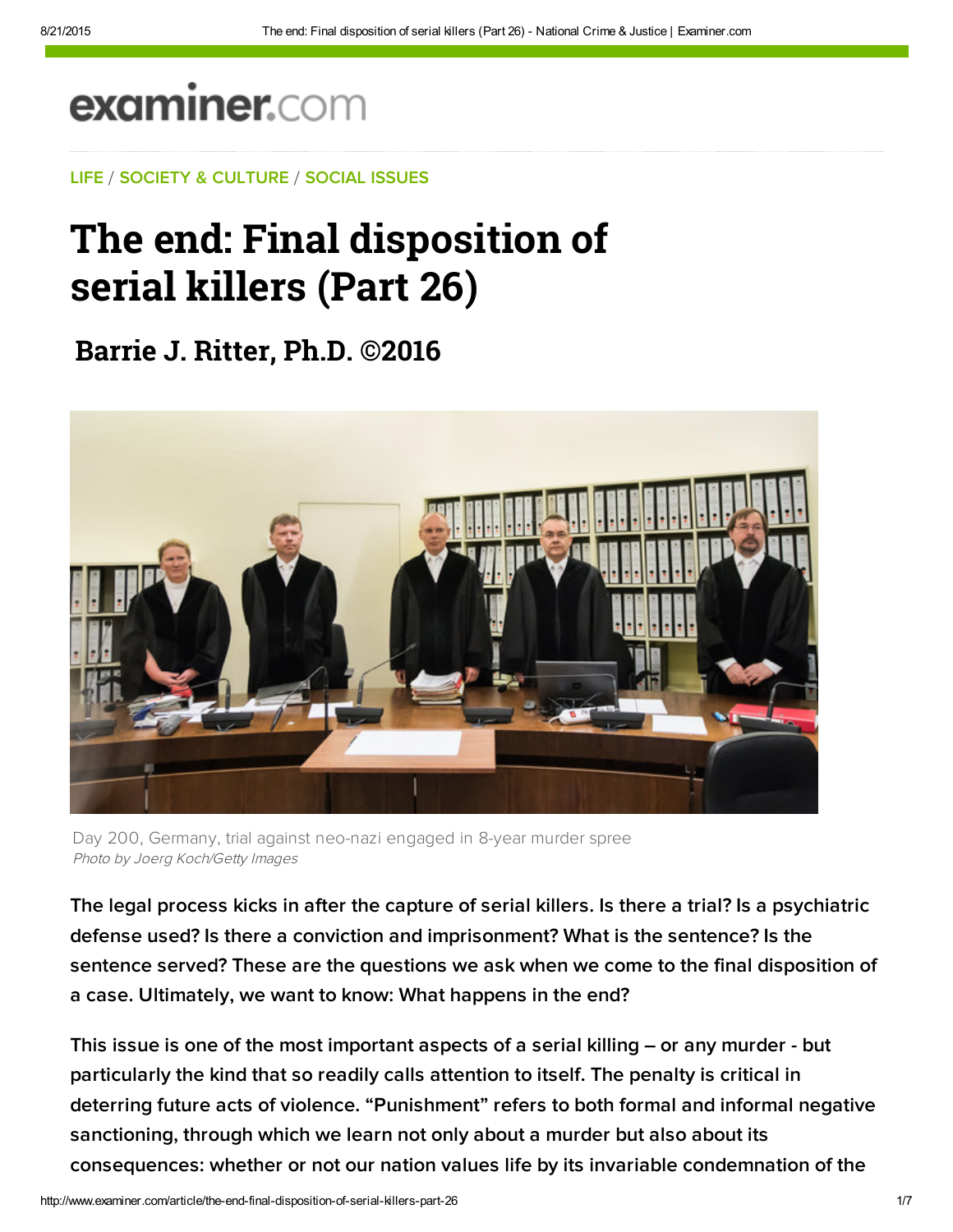act of murder.

For this reason, [Beccaria \(1764\)](http://bit.ly/1caALF8), one of the most influential writers of the Enlightenment, (quoted by Thomas Jefferson in his inaugural address), viewed murder as the reason punishment exists ([Foucault, 1977\)](http://bit.ly/1GuOIKI). For punishment to be effective, it must be certain and widely known, and written in a book of laws that is always open to the public. "Only printing can make the public as a whole, and not just a few persons, depositories of the sacred code of the laws" (Beccaria in Foucault, p. 96). Philosophers of the time believed that there must be a certain equation between the idea of crime and the idea of its punishment. They did not mean that the punishment should be severe or as cruel or painful as the crime was to the victim. They meant, rather, that when the *idea* of crime arises, it must be followed by the *idea* of punishment, so that the one is seen as following naturally from the other. The penalty must apply to all. For the link between crime and punishment to be strong, those in power must renounce the use of arbitrary measures to eliminate one person's punishment. "Nothing so weakens the machinery of the law than the hope of going unpunished," Foucault explained (p. 96). But these philosophers did not believe in severity for its own sake; they argued against torture as well as the death penalty. For the purposes of deterrence, the punishment need only be slightly more onerous than the benefit to be derived from the crime.

Disposition is the final issue discussed under "Findings" in the Ritter (1988) dissertation, [Multiple Murderers: The Characteristics of the Persons and the Nature of their Crimes](http://bit.ly/1AkC0NM). The material is more complex, with less clarity, than might be expected for this topic. Some of th[e comple](http://pubnation.com/)xity stems from the methods of this study: It spans 100 years and 4 countries, with selection of cases through 1983. In addition to being the first such dissertation, it is the only one that provides extensive details for each topic, from childhood through disposition, for each of the 27 identified cases. There are benefits to be gained from a study spanning such a long period. One of these has been the discovery of the changing relationship between crime and its punishment, over time. In addition, the systematic use of all available materials on serial murderers led to the finding of two different eras in the history of serial murder dispositions.

The first era, encompassing most of the non-U.S. subjects, and all males born in the 19th century through the first decade of the 20th, can be distinguished from a second era by the clarity and consistency of the outcomes: Each was tried, convicted and executed. Still, as [Jenkins \(1988\)](http://bit.ly/1SqqN3N) found for serial killer outcomes in the English justice system, Americans have less reason to feel safe. In England, apprehension can be anticipated within four years. Then there is a trial, in which Freudian analysis is much less tolerated. In the past, the killer could anticipate a sentence of death. But, by the 1980s, the killer received at least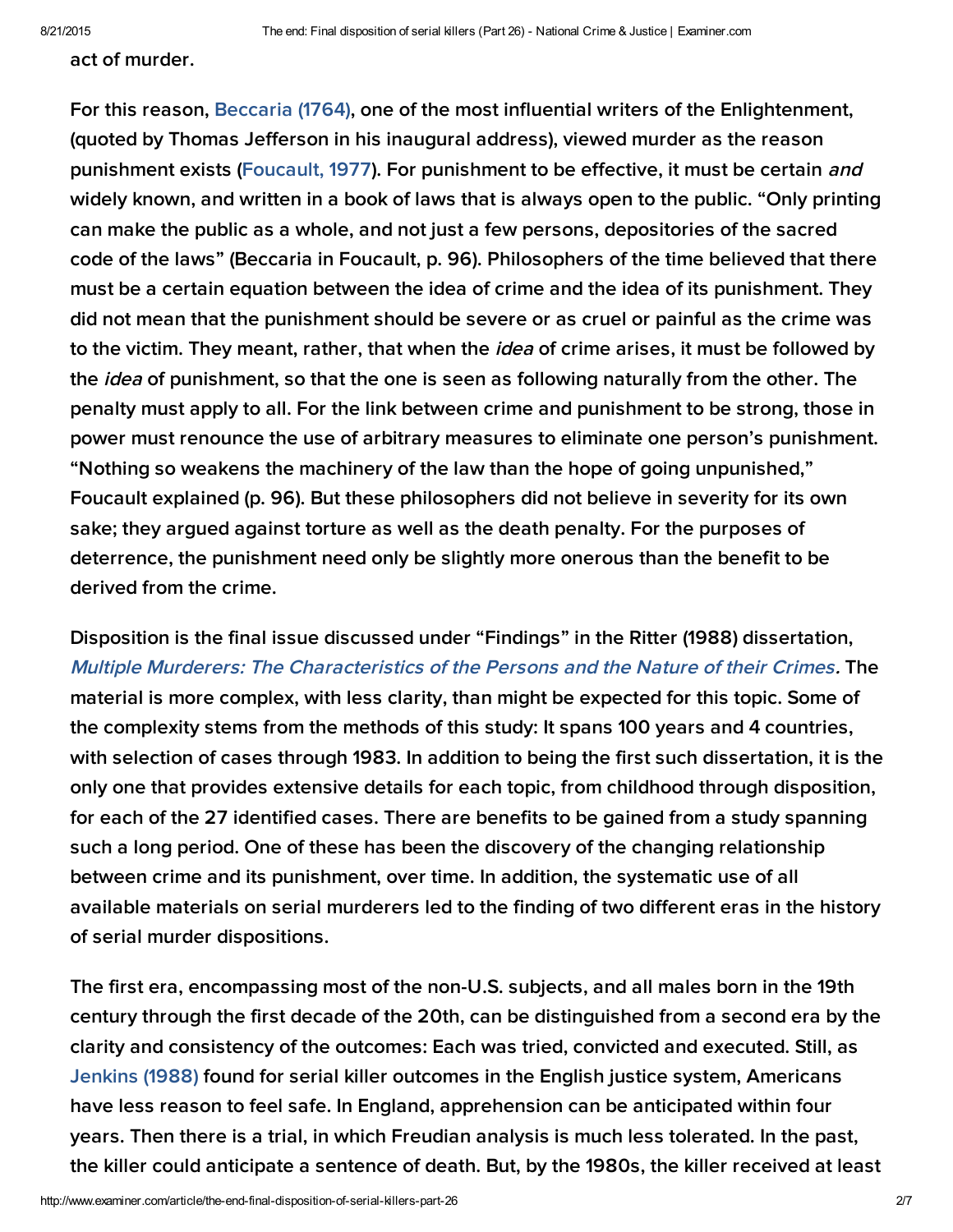one mandatory life sentence. When Jenkins wrote, there were no known ongoing serial murder cases in England, even though there had been an increase in that country similar to the one in the United States.

Most American researchers (e.g. [Egger,](http://1.usa.gov/1cSHVhK) 1998) have shown little interest in dispositions for serial murder, and murder in general, over the past four decades. [\(Levin](http://1.usa.gov/1ApOJhV) and Fox, 1985, are an exception.) The second era, which covers the beginning of American serial murder research, reveals a difference between serial killers and almost all other offenders. Holmes and [DeBurger](http://bit.ly/1PC7x4q) (1988, p. 150) make this difference clear when they pose the problem of disposition as "Punishment versus treatment."

While a few authors claim that proportionally more serial killers are black, if this were true, and researchers believed it, serial killers would not be so readily offered justifications, and such petty and ill-defined excuses for murder as "traumatizations," "stresses," ["frustrations,"](http://bit.ly/1dLkiRI) or "feelings of oppression." Perhaps influenced by Wolfgang and Ferracuti (1967), white middle-class murderers are regularly perceived as having some form of psychopathology, and, rather than arrest, the police put them in the care of forensic psychologists. Wolfgang suggested that the middle-class would not be affected by any changes in policies, as they internalize the dominant culture's values of nonviolence. Consequently, criminologists need not study this group, but, rather, should focus on the statistically more common "aussaltive" offenders, those who are poor, black and live in a "subculture of violence" where all segments of the population approve of aggression and suffer no guilt about its use.

In the second era of serial murder dispositions, the penalties, and the reasons behind them, if any, have been as obscure as they were when Beccaria (1764) wrote, when power rested in the hands of a monarch: Both crimes and punishments were totally arbitrary, made behind men's backs, using ritual as well as language that left the public in the dark, [i.e., Latin], rather than evidence or common sense.

Today, the public is still left out and cannot even obtain statistical reports that cover both murder and its punishment, since data on these issues is handled by separate government agencies. Further, the public has received little information about the effects of a variety of new, experimental policies that may well have changed the disposition for murder: e.g. juvenile and adult diversion, and sex offender programs, for mentally disordered sex offenders.

But, in America, there has never been an "open book of laws" demonstrating that the penalties for all murderers are equal and certain. Americans have had a 150-year long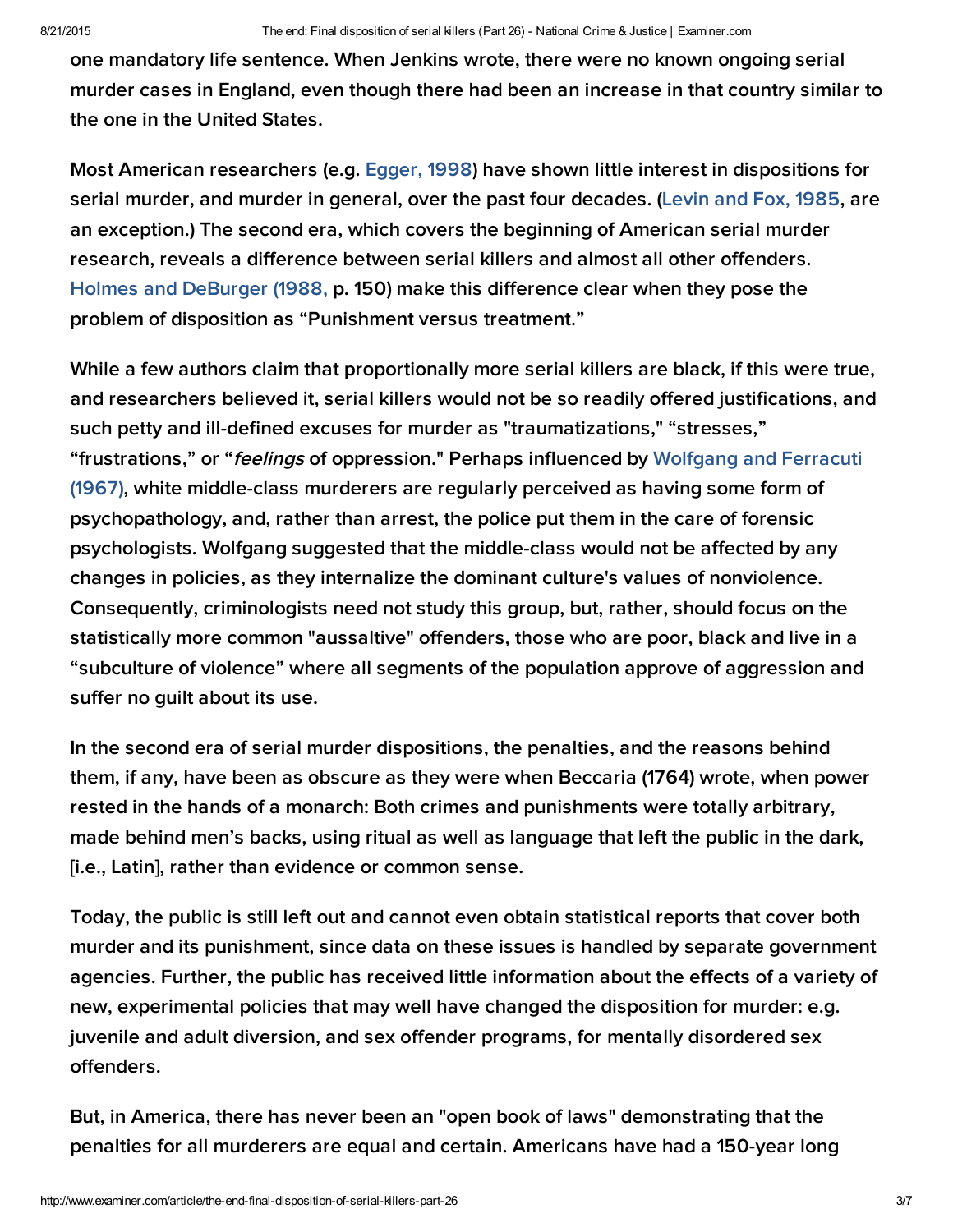tradition of viewing murder as a legitimate means for resolving conflicts, of committing acts of brutality in the name of noble causes, and of favoring severe punishments accompanied by low rates of conviction. We have maintained an extraordinary tolerance and glorification of extreme acts of violence - so long as these acts are in line with a conservative bias of the middle-class, and never threaten the status quo or the values of a property-holders' [state \(see e.g. Graham & Gurr, 1969; H](http://bit.ly/1PC7x4q)[ofstadter & Wallace, 1970](http://bit.ly/1IQwpS1)[; Holmes & DeBurger,](http://bit.ly/1PC7x4q) 1988; [Leyton, 1986;](http://bit.ly/1dkUteD) [Lunde, 1976](http://bit.ly/1Hck0GK)).

Read the second part of this article on Sunday, May 24, 2015.

## SUGGESTED LINKS

- [Captured! The apprehension of a serial killer, continued \(Part 25\)](http://www.ritterhomicideresearch.com/articles/Part-25.pdf)
- [Captured! The apprehension of a serial killer \(Part 24\)](http://www.ritterhomicideresearch.com/articles/Part-24.pdf)
- [Captured! The apprehension of a serial killer \(Part 23\)](http://www.ritterhomicideresearch.com/articles/Part-23.pdf)
- [Marvin Wolfgang: Scientist or king? Part 4](http://www.ritterhomicideresearch.com/articles/Marvin-Wolfgang_Part-4.pdf)
- [Marvin Wolfgang: Scientist or king?](http://www.ritterhomicideresearch.com/articles/Marvin-Wolfgang.pdf)